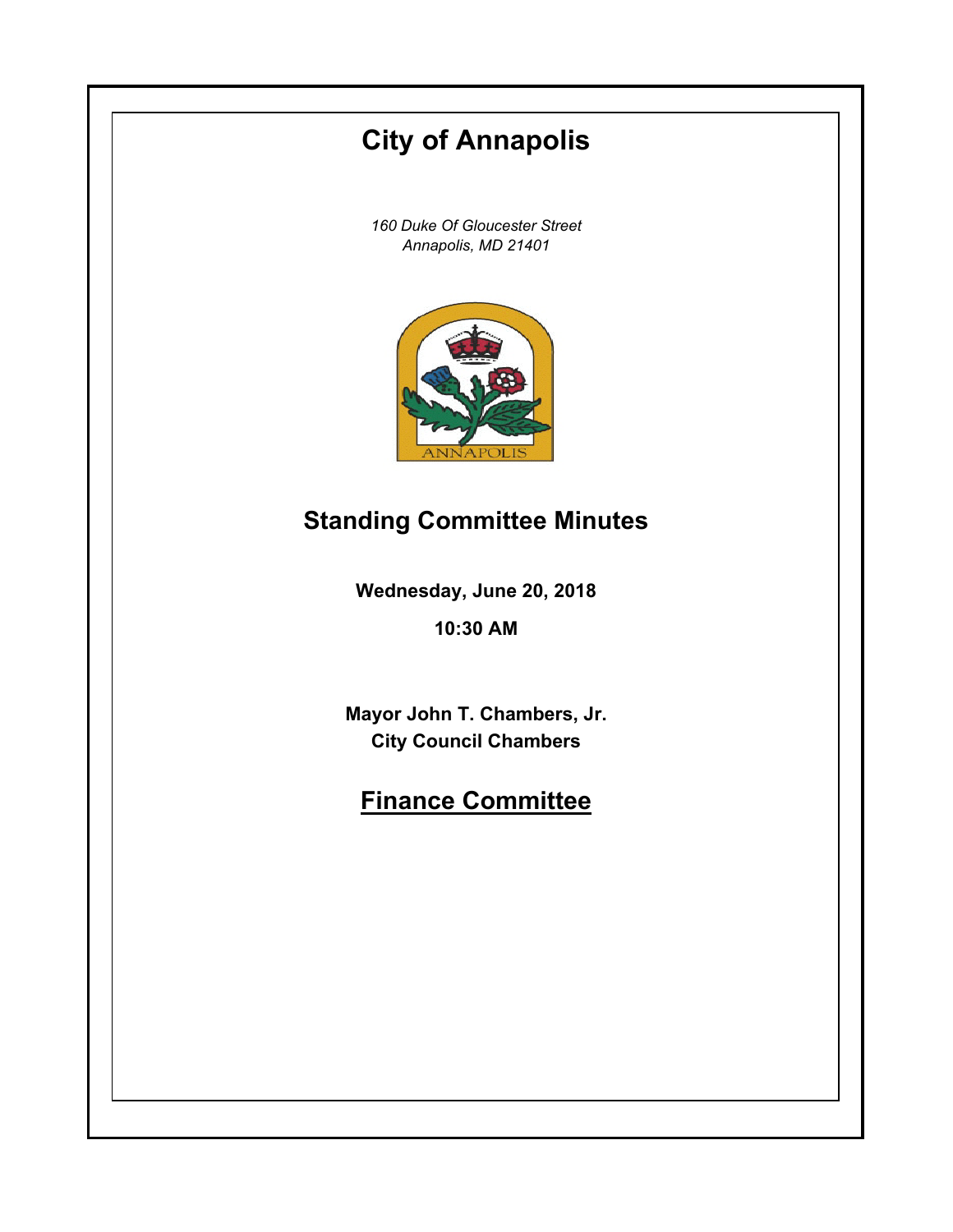### 1. Call To Order

**Chairman Arnett called the meeting to order at 10:39 a.m.**

2. Roll Call

**Present:** 2 - Alderman Arnett and Alderman Finlayson

**Absent:** 1 - Alderman Rodriguez

- 3. Business before Committee
	- **a. Approval of Minutes**

| FC060618 | Approval of Minutes for the Regular Meeting |
|----------|---------------------------------------------|
|          |                                             |

**Alderman Finlayson moved to approve. Seconded. A roll call vote was taken. The motion CARRIED by the following vote:**

- **Aye:** 2 Alderman Arnett and Alderman Finlayson
- **Absent:** 1 Alderman Rodriguez

### b. Appointments and reappointments to Committees

[AP-7-18](http://annapolismd.legistar.com/gateway.aspx?m=l&id=/matter.aspx?key=3734) The Appointment of Albert G. Kirchner, Jr. to the Audit Committee.

**Alderman Finlayson moved to recommend favorably. Seconded. A roll call vote was taken. The motion CARRIED by the following vote:**

- **Aye:** 2 Alderman Arnett and Alderman Finlayson
- **Absent:** 1 Alderman Rodriguez
- [AP-8-18](http://annapolismd.legistar.com/gateway.aspx?m=l&id=/matter.aspx?key=3735) The Appointment of Jared Littmann, Esq. to the Audit Committee.

**Alderman Finlayson moved to recommend favorably. Seconded. A roll call vote was taken. The motion CARRIED by the following vote:**

- **Aye:** 2 Alderman Arnett and Alderman Finlayson
- **Absent:** 1 Alderman Rodriguez

[AP-9-18](http://annapolismd.legistar.com/gateway.aspx?m=l&id=/matter.aspx?key=3736) The Appointment of Julie Mussog, CPA, MBA to the Audit Committee.

**Alderman Finlayson moved to recommend favorably. Seconded. A roll call vote was taken. The motion CARRIED by the following vote:**

- **Aye:** 2 Alderman Arnett and Alderman Finlayson
- **Absent:** 1 Alderman Rodriguez
- **c. Grant Approvals**

*City Manager Sutherland, Finance Operating Manager Pletzer, Captain Amoia and*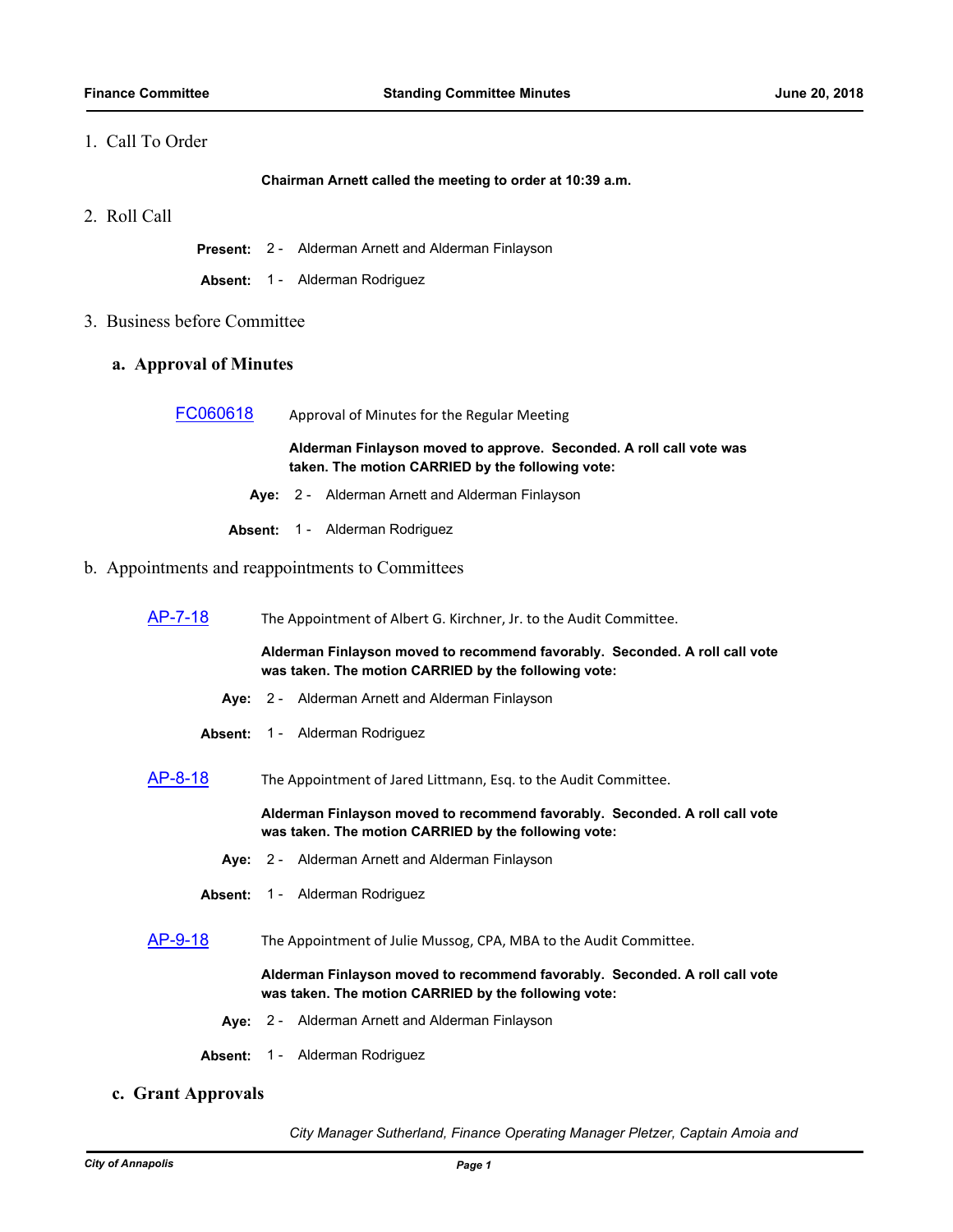*Acting Finance Director Leaman were present and answered questions from the committee.*

[GA-40-18](http://annapolismd.legistar.com/gateway.aspx?m=l&id=/matter.aspx?key=3737) Impaired Driving

**Alderman Finlayson moved to recommend favorably. Seconded. A roll call vote was taken. The motion CARRIED by the following vote:**

- **Aye:** 2 Alderman Arnett and Alderman Finlayson
- **Absent:** 1 Alderman Rodriguez
- [GA-41-18](http://annapolismd.legistar.com/gateway.aspx?m=l&id=/matter.aspx?key=3738) Aggressive Driving (ADAPT)

**Alderman Finlayson moved to recommend favorably. Seconded. A roll call vote was taken. The motion CARRIED by the following vote:**

- **Aye:** 2 Alderman Arnett and Alderman Finlayson
- **Absent:** 1 Alderman Rodriguez
- [GA-42-18](http://annapolismd.legistar.com/gateway.aspx?m=l&id=/matter.aspx?key=3739) Distracted Driving

**Alderman Finlayson moved to recommend favorably. Seconded. A roll call vote was taken. The motion CARRIED by the following vote:**

- **Aye:** 2 Alderman Arnett and Alderman Finlayson
- **Absent:** 1 Alderman Rodriguez
- [GA-43-18](http://annapolismd.legistar.com/gateway.aspx?m=l&id=/matter.aspx?key=3740) Occupant Protection

**Alderman Finlayson moved to recommend favorably. Seconded. A roll call vote was taken. The motion CARRIED by the following vote:**

- **Aye:** 2 Alderman Arnett and Alderman Finlayson
- **Absent:** 1 Alderman Rodriguez
- [GA-44-18](http://annapolismd.legistar.com/gateway.aspx?m=l&id=/matter.aspx?key=3741) FY 2015 State Homeland Security Program

**Alderman Finlayson moved to recommend favorably. Seconded. A roll call vote was taken. The motion CARRIED by the following vote:**

- **Aye:** 2 Alderman Arnett and Alderman Finlayson
- **Absent:** 1 Alderman Rodriguez
- [GA-45-18](http://annapolismd.legistar.com/gateway.aspx?m=l&id=/matter.aspx?key=3742) FY 2015 State Homeland Security Program

**Alderman Finlayson moved to recommend favorably. Seconded. A roll call vote was taken. The motion CARRIED by the following vote:**

- **Aye:** 2 Alderman Arnett and Alderman Finlayson
- **Absent:** 1 Alderman Rodriguez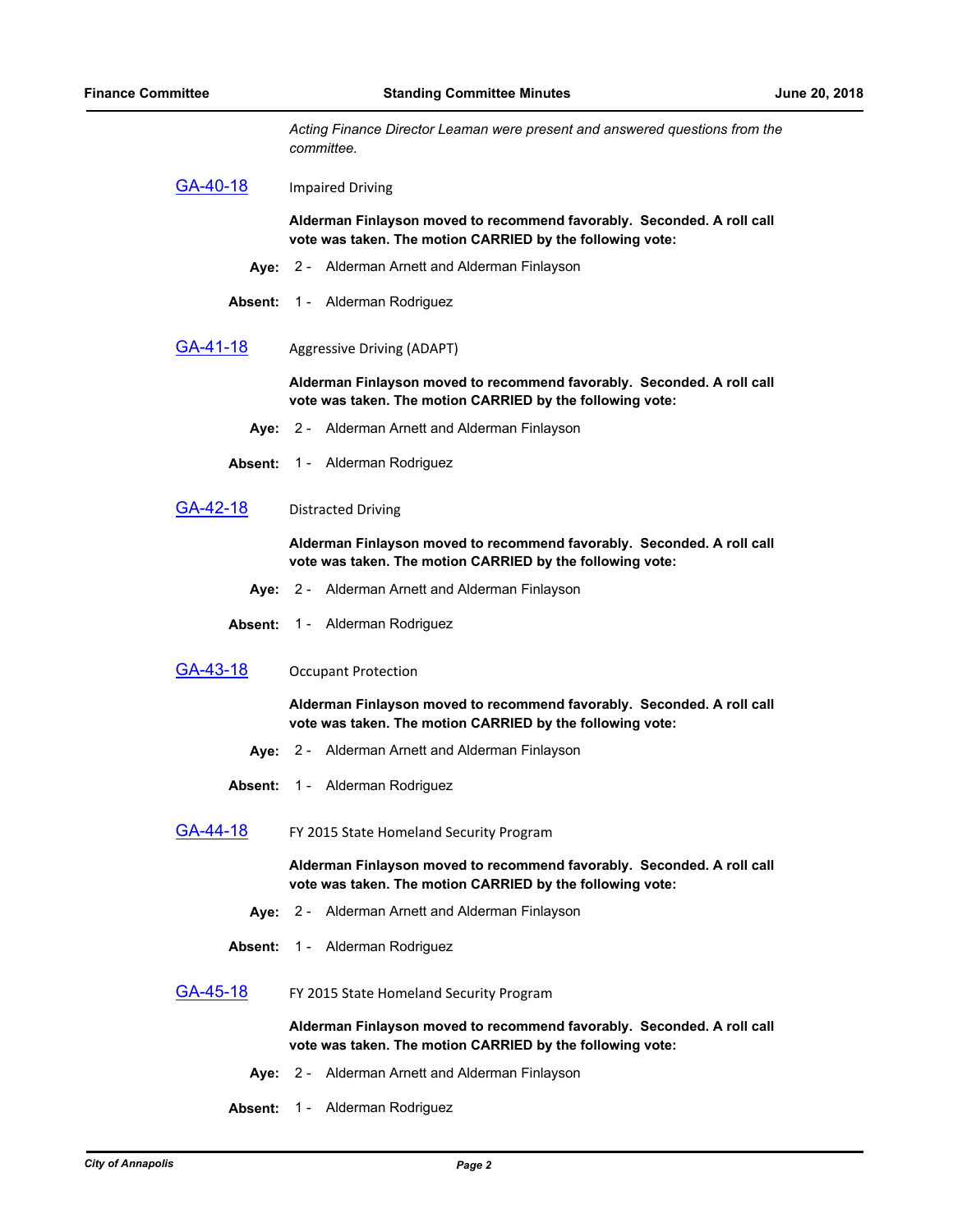| GA-46-18                        |         | FY 2016 State Homeland Security Program                                                                                                                  |  |
|---------------------------------|---------|----------------------------------------------------------------------------------------------------------------------------------------------------------|--|
|                                 |         | Alderman Finlayson moved to recommend favorably. Seconded. A roll call<br>vote was taken. The motion CARRIED by the following vote:                      |  |
|                                 |         | Aye: 2 - Alderman Arnett and Alderman Finlayson                                                                                                          |  |
|                                 | Absent: | 1 - Alderman Rodriguez                                                                                                                                   |  |
| GA-48-18                        |         | Auto Larceny Education Reduces Thefts (ALERT)                                                                                                            |  |
|                                 |         | Alderman Finlayson moved to recommend favorably. Seconded. A roll call<br>vote was taken. The motion CARRIED by the following vote:                      |  |
|                                 |         | Aye: 2 - Alderman Arnett and Alderman Finlayson                                                                                                          |  |
|                                 | Absent: | 1 - Alderman Rodriguez                                                                                                                                   |  |
| <u>GA-49-18</u>                 |         | Community Grant Program-Supplemental for Tracker Wristbands                                                                                              |  |
|                                 |         | Captain Amioa was present and answered questions from the committee.                                                                                     |  |
|                                 |         | Alderman Finlayson moved to recommend favorably. Seconded. A roll call<br>vote was taken. The motion CARRIED by the following vote:                      |  |
|                                 |         | Aye: 2 - Alderman Arnett and Alderman Finlayson                                                                                                          |  |
|                                 | Absent: | 1 - Alderman Rodriguez                                                                                                                                   |  |
| GA-50-18                        |         | FY 2018 Certified Local Government Education and Training Grant                                                                                          |  |
|                                 |         | postponed                                                                                                                                                |  |
| <u>ID-199-18</u><br>d.          |         | Presentation: Water and Sewer Rate Study                                                                                                                 |  |
|                                 |         | Dave Hyder, representing Stantec, Acting Finance Director Leaman, and City<br>Manager Sutherland were present and answered questions from the committee. |  |
| 4. Legislation before Committee |         |                                                                                                                                                          |  |

[O-25-18](http://annapolismd.legistar.com/gateway.aspx?m=l&id=/matter.aspx?key=3702) **Exempt Service Position Updates -** For the purpose of modifying and updating certain position titles based on corresponding duties; amending certain position grades; clarifying reporting and salary approval requirements; and matters generally relating to the exempt service.

> **Alderman Finlayson moved to take no position on this legislation. Seconded. A roll call vote was taken. The motion CARRIED by the following vote:**

- **Aye:** 2 Alderman Arnett and Alderman Finlayson
- **Absent:** 1 Alderman Rodriguez
- 5. General Discussion

#### *No action taken*